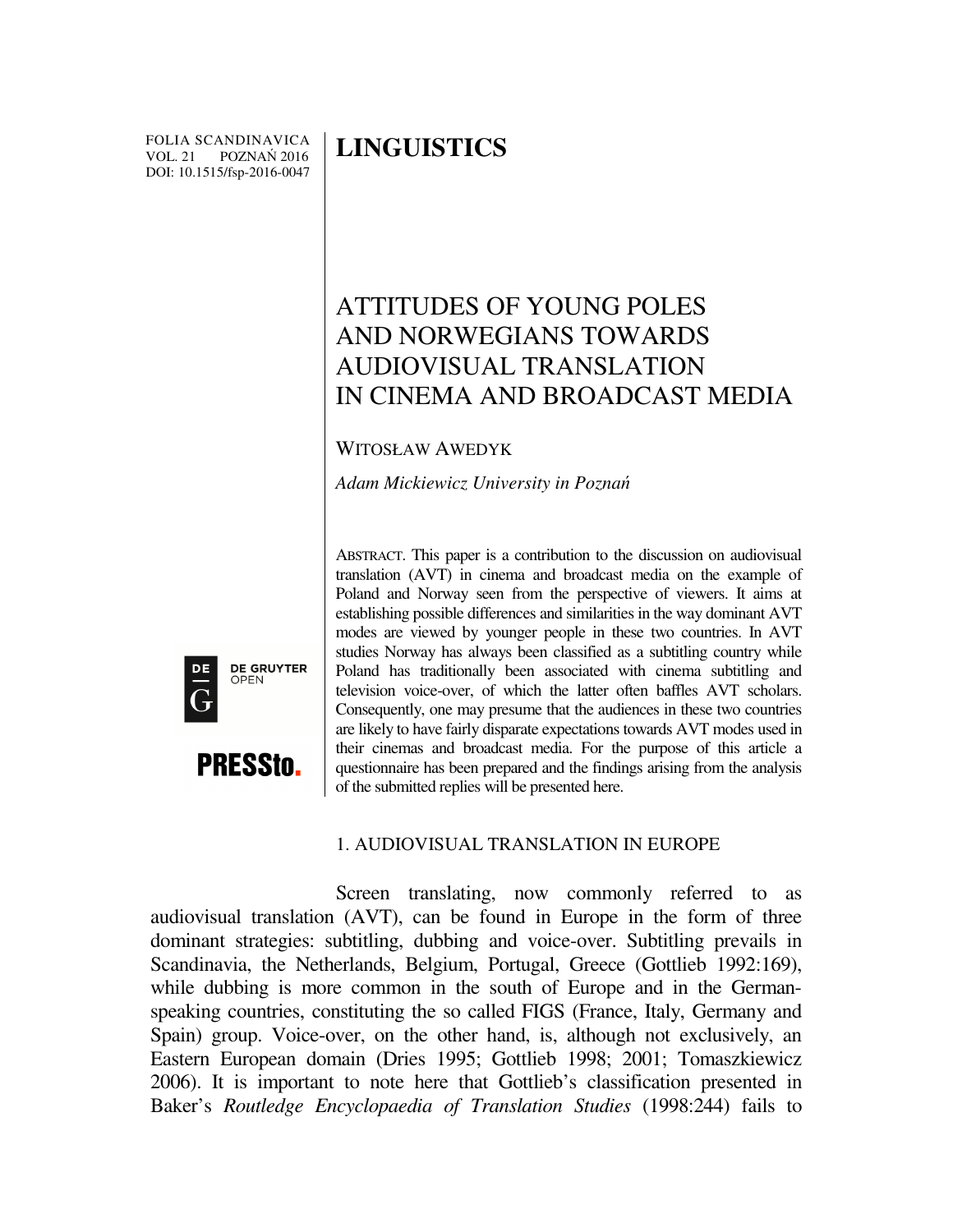differentiate between cinema and television translation, where in the case of the former, Poland should be classified as a subtitling country.

While discussing the audiovisual map of Europe, Gambier (1996:8) and Fawcett (1996:84) observe there is a marked tendency for large countries to opt for dubbing and for small countries to favour subtitling. Not all countries, however, fall into that pattern as the example of the Czech Republic indicates, where dubbing is commonly used, or the UK, which is normally labeled as a subtitling country (cf. Media Consulting Group 2007:68). Also, the above division ought to be considered as a somewhat oversimplified classification since the choice between dubbing or subtitling is usually more complex and even in such subtitling strongholds as the Scandinavian countries dubbing can be found in computer-animated feature films from Pixar or Disney while among French and German film buffs subtitling in cinemas is becoming a more and more popular alternative to dubbing (Pedersen  $2011$ )<sup>1</sup>.

### 2. AUDIOVISUAL TRANSLATION IN POLAND AND NORWAY COMPARED

With reference to the brief discussion above, Poland and Norway seem to be worlds apart as regards the type of the dominating AVT mode, at least as far as the broadcast media are concerned. From the diachronic perspective, Poland constitutes an interesting case as all three AVT modes have been adopted in the Polish media: dubbing and voice-over on television and subtitling and dubbing in cinemas. In the case of the latter, the situation is similar to that found in Norway – feature films are subtitled while computeranimated feature films are, often quite masterfully, dubbed. On television, in contrast, the situation is far more complex and, as of very recently, fairly inconclusive. While the main television stations, both state-owned and commercial, like *TVP*, *TVN*, or *Polsat* choose to stick to the tradition of voiceover, satellite channels aimed at the younger audience (*Teletoon, Disney*, or *MiniMini*, to name but a few) have opted for dubbing, both in the case of cartoons for pre-school children and actor tv-series 2 . To complicate matters more, one needs to mention such movie channels as *Canal Plus* and *HBO*,

<sup>&</sup>lt;sup>1</sup> For a more detailed discussion on AVT in Europe see e.g. Badstübner-Kizik (2012), Fawcett (1996), Gambier (1996), or Gottlieb (1992; 1998).

<sup>&</sup>lt;sup>2</sup> In the 1970s and 1980 dubbing was common practice on Polish tv (which at that time had only two state-owned channels) thanks to the work of, among others, Zofia Dybowska-Aleksandrowicz. Older Polish viewers still probably remember such tv series as *Pippi Langstrumpf*, *The Forsyte Saga*, *The Pallisers*, *Rich Man, Poor Man*, *Elizabeth R* or *I, Claudius* with great Polish-language dubbing. Dybowska-Aleksandrowicz, together with *Studio Opracowań Filmowych,* laid foundations for what might have become the Polish school of dubbing (cf Szarkowska 2009: 15-16; http://www.dwutygodnik.com/artykul/5658-dialogistapowinien-sluchac.html), but never completed her work as she was mysteriously murdered in her own flat in central Warsaw in 1989.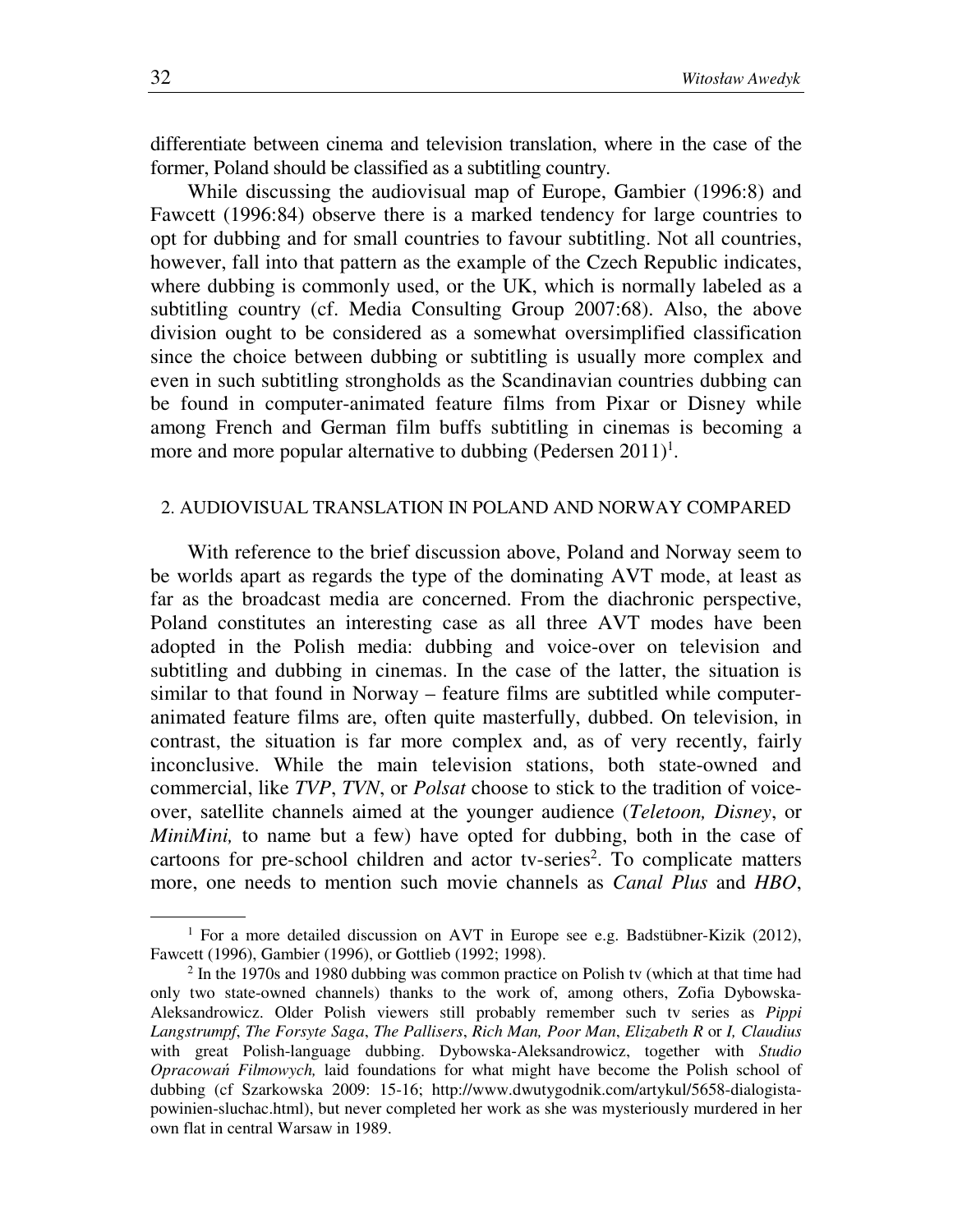where the viewers can switch off the voice-over in favour of subtitles<sup>3</sup>. Also, tv subscribers with access to digital television can switch off the voice-over on the above-mentioned three major Polish channels and watch films in the original version, without any translation into the target language.

In Norway, in contrast, the AVT status quo on tv and cinemas may seem to be less complicated than in Poland since the Norwegian broadcast media have always turned to subtitling as their dominant mode of translation. Similarly to the Polish broadcasters, Norwegians turn to dubbing in the case of computer-animated feature films from major American studios and, just as in Poland, tv channels for children and younger teenagers often choose to dub their tv series.

Linguistically, however, Norway is also unique with its two written language forms, known as *bokmål* and *nynorsk*. These two forms co-exist in public space, both enjoying the equal status of the official language which is to be used in all spheres of life, including the mass media. As a natural consequence of the above status quo, the audiovisual translation activity in Norway is determined by the country's language situation, especially in view of the fact that the subtitling quota for the media presence of either variety (including subtitles) on the state-owned television channels is regulated by  $law<sup>4</sup>$ .

Also from the point of view of audiovisual translation theory, the Norwegian example is perceived as fairly unusual, if not even unique. The fact that subtitling can be executed in two written standards of the same language should make the Norwegian mass media an interesting object of linguistic analysis (Awedyk 2013; Tveit 2004). This, however, fails to be reflected in the amount of research conducted in the domain of AVT studies in Norway<sup>5</sup>. Interestingly, this stands in stark contrast to the situation in the neighbouring Denmark, where there is a strong representation of academic research devoted to the issues of AVT. In view of the above, the scarcity of AVT-related research projects and academic publications in Norway may seem rather surprising (see Blystad and Maasø 2004; Kristiansen 2008).

In the Scandinavian context the social, the cultural, as well as the linguistic impact of audiovisual translation for state-owned tv channels is often stressed (Njaal 1989:114). As argued by Njaal (ibidem), the body of text Scandinavian-language subtitles produced each year for television channels (and now for also the DVD and Blu-ray market) leaves a distinctive

<sup>&</sup>lt;sup>3</sup> In the 1990s the Polish Canal Plus attempted also to dub some of the tv series they broadcast (most notably *Friends*), but the response from the general public was rather negative, leading to the station abandoning this AVT mode.

<sup>&</sup>lt;sup>4</sup> Nynorsk presence on the Norwegian national tv channel NRK ought to amount to 25% of the total (see http://www.sprakradet.no/sprakhjelp/Skriveregler/NRK/).

<sup>5</sup> See Krogstad (1998); Lomheim (1999; 2000).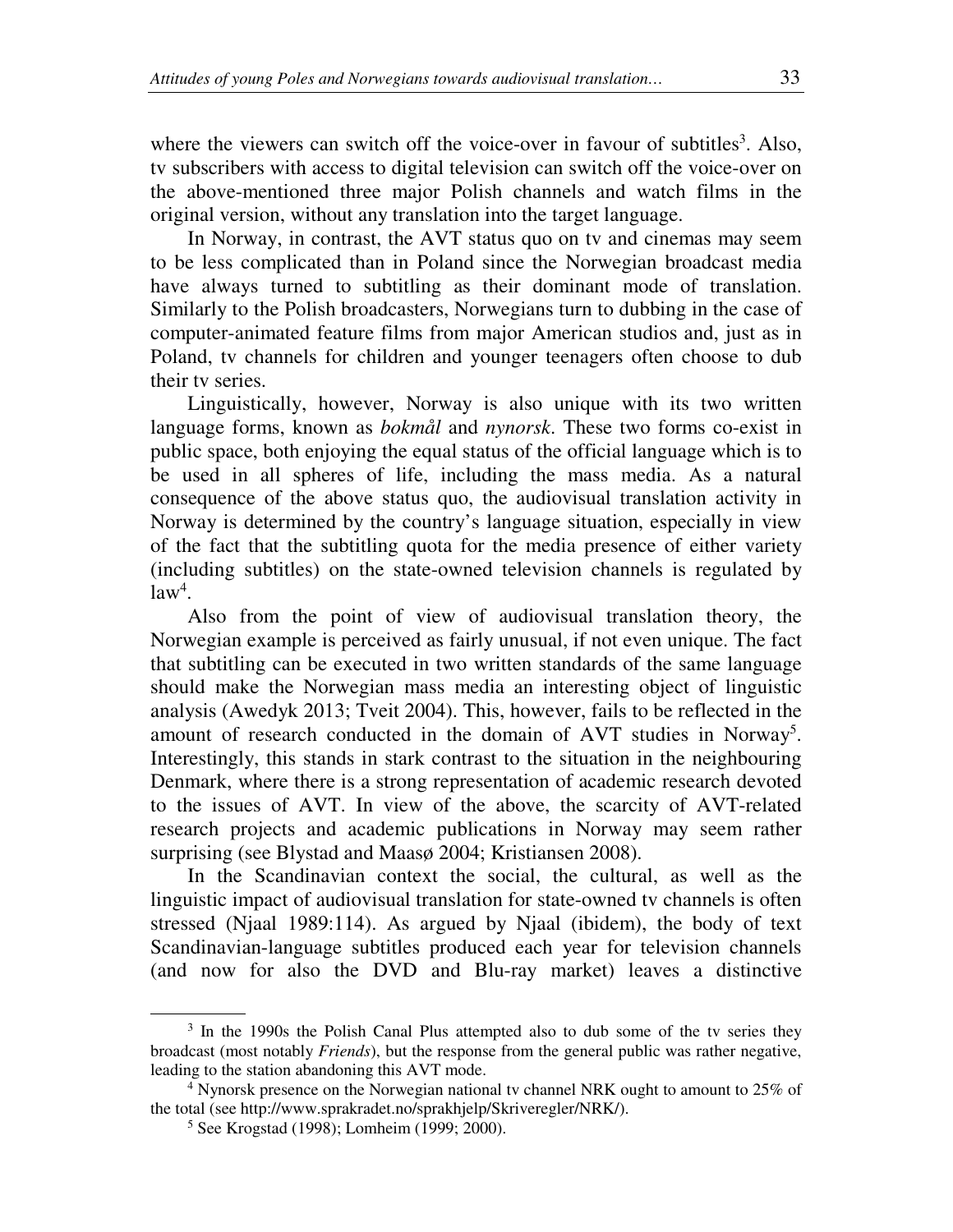impression on the propagation of the language forms found in subtitles among the speakers of the respective Scandinavian languages.

In the recent years, a new issue in studies on subtitling in Scandinavian countries has emerged and it is related to the fact that Scandinavian broadcasters allow regional dialects, even the broadest ones, to be used in locally produced shows. This has sparked off the debate in the respective Nordic countries on the potential need to include intralingual subtitles (see Kristiansen 2008:63ff).

#### 3. AIM AND SCOPE OF THE STUDY

In view of the issues concerning the AVT mode in Poland and Norway raised above, the author of this article decided to take a closer look at the attitudes of younger audiences<sup>6</sup> (since statistically, they tend to spend more time watching films on different types of modern media than older members of the society<sup>7</sup>) towards the dominant AVT mode in the media in their respective countries.

And to be more precise, the study particularly aims to determine any possible similarities and differences in these attitudes among young Poles and Norwegians towards the dominant forms of audiovisual translation used on television, cinema and on DVDs and Blu-ray discs. Also, the author aims to establish whether there are any signs of change among younger Poles regarding their positive attitude towards voice-over used on tv as the dominant AVT mode for feature films, which, though arguably economically viable, has been in decline elsewhere in the world in the recent years<sup>8</sup>.

Furthermore, the present study attempts to determine to what extent both informants groups are aware of the interdependence between the AVT mode used in the broadcast media in their home countries and any potential positive influence subtitling may have on their English language skills, as argued by Awedyk (2015), Graedler (2002), Ivarsson & Carroll (1998), Pedersen (2011) and Tveit  $(2004)^9$ . The present study is part of a larger project leading to a publication of a monograph on subtitling.

<sup>6</sup> 30 years old and younger.

<sup>7</sup> http://www.spidersweb.pl/2015/07/czas-przed-telewizorem.html accessed 10 January 2016

<sup>&</sup>lt;sup>8</sup> At present voice-over is applied on Western European tv stations in such genres as documentaries, interviews, current affairs programmes, or infomercials (Chmiel 2015:129).

<sup>&</sup>lt;sup>9</sup> It has been argued that in the European countries where children start learning foreign languages early, especially English, "watching television makes a substantial contribution to their understanding of spoken English and to improving their pronunciation" (Ivarsson & Carroll 1998:35).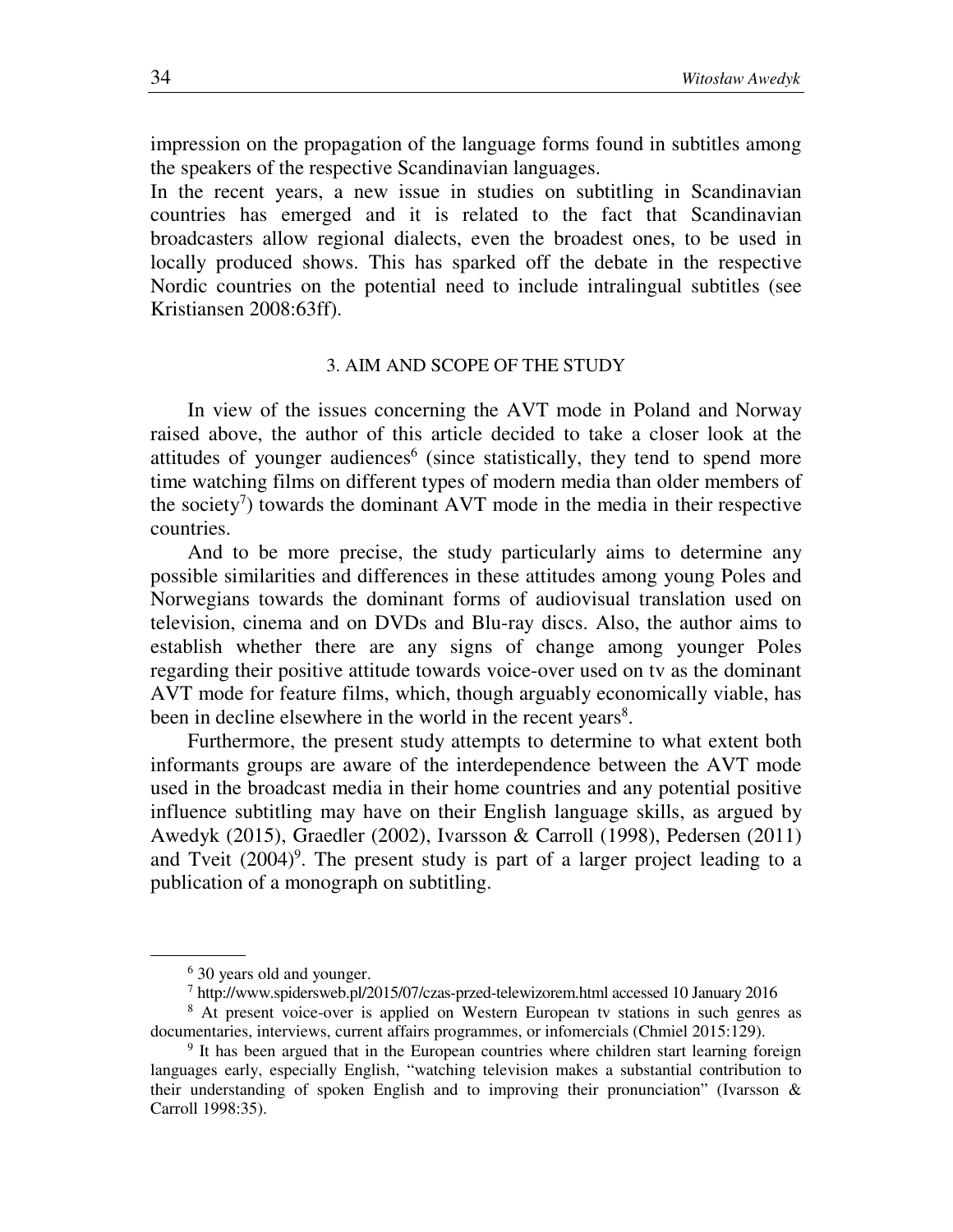#### 4. INFORMANTS

In total 83 people took part in the conducted survey: 44 Poles and 39 Norwegians. It was the author's intention to select informants in such a way that they would make up a fairly homogenous group in terms of their age, background and, if possible, English language skills. It needs to be emphasized here that none of the people polled for the present study are or have been language students. The reason for this decision is that their replies would most likely distort any potential conclusions drawn from the analysis of the collected responses among young people in Poland and Norway since language students or graduates would reveal a considerably higher level of language awareness and sensitivity.

Consequently, the people participating in the project are all young professionals under 30, with a university degree (Bachelor's or higher). Some of them are still pursuing their studies but the author has decided to include them in the project since their contribution to the conducted research seemed to be substantial. Both Polish and Norwegian subjects rank, rather subjectively, their competence in English as upper-intermediate or advanced, which roughly corresponds to B2+ level, or C1, according to the Common European Framework of Reference for Languages (CEFR). It has also been provisionally assumed that the average level of English language skills may be somewhat higher among the Norwegian informants than among their Polish counterparts (cf. Figure 1 below).

## 5. METHOD AND DATA COLLECTION

For the purpose of the present study a questionnaire consisting of ten questions: four general and six specific has been prepared. The general questions are aimed at establishing some overall characteristics of the selected informant groups. The six specific questions are partly open-ended and the respondents are encouraged to offer their own opinions or comments on the issue raised there. Among the more specific questions, the questionnaire form differed as regards one question, where the informants were asked to decide whether the original language of the film had any influence on their perception of the AVT mode. In the Polish-language version, the respondents were asked whether they were more likely to turn to subtitled versions of a film or tv series in the case of Anglophone productions. The Norwegians, on the other hand, were asked whether the language of the original mattered as regards their focus on the screen and the subtitles. The reason for this minor difference in the questionnaire forms comes from the author's conviction that English as a lingua franca of the past decades has become fairly accessible to the international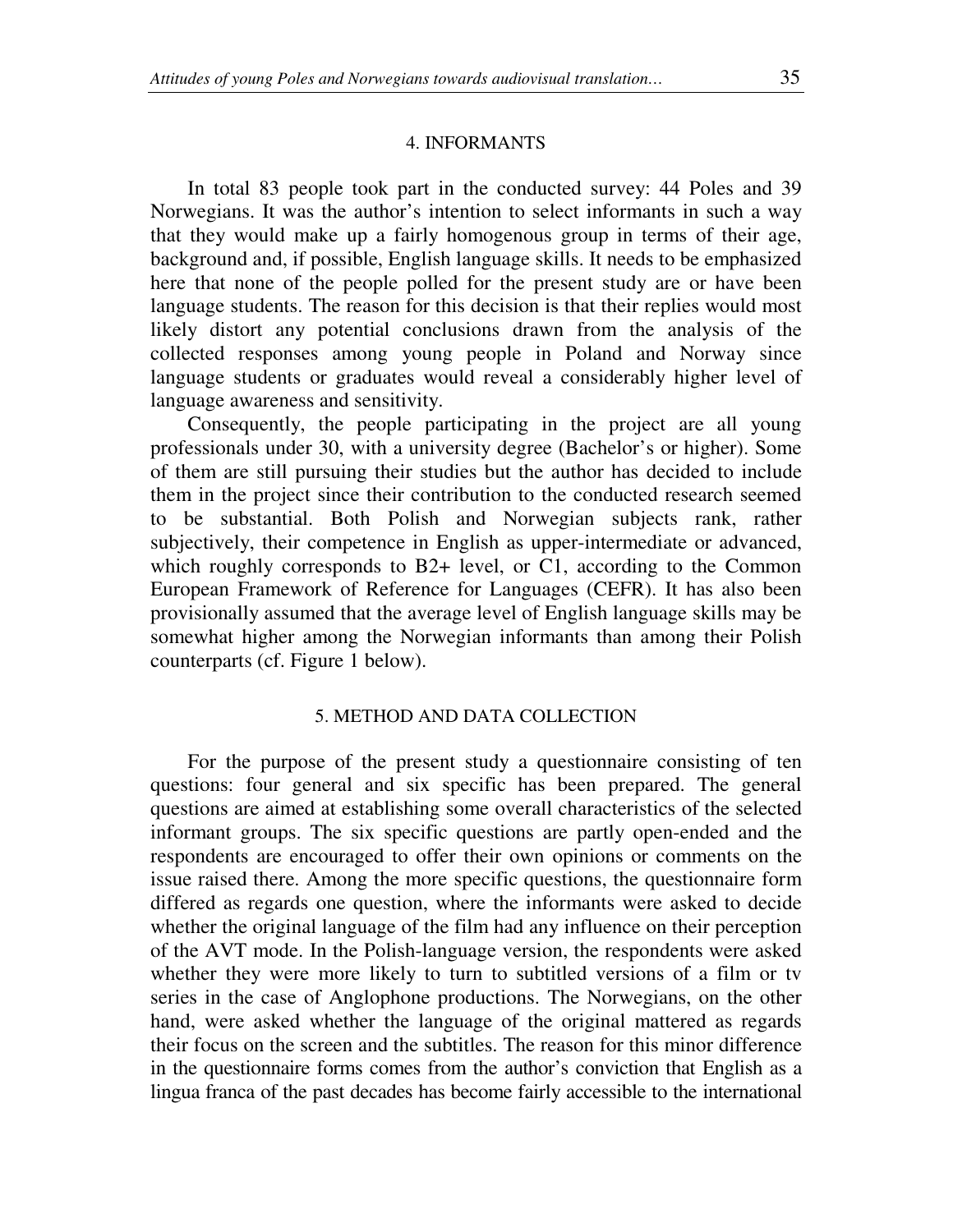audiences. Consequently, younger viewers are more likely to follow the unfolding events in the film without much help from any form AVT.

As to the respondents, they have been recruited through personal contacts of the author. In the Norwegian group eight medicine students pursuing their degree in Poznań in Poland take part in the survey while the remaining 31 people live and work/or study in Oslo, Bergen or Kristiansand. The Polish sample consists of residents of two major cities in the country – Warsaw and Poznań. Most of the questionnaire forms – 55 - were filled in during a face-toface meeting with the author and the remainder was sent electronically.

#### 6. ANALYSIS OF RESULTS - GENERAL QUESTIONS

The first set of questions used in the questionnaire concern the informants' background together with their self-evaluation of language competence plus the amount of time spent on watching feature films or tv series on the following media: television, Blu-ray, Netflix, cinema, or other.

## 6.1. CHARACTERISTICS OF THE INFORMANTS GROUPS

As far as the social variables used in the questionnaire are concerned, both informants groups show a fairly high degree of uniformity. The Polish sample consists of 44 people: 26 men and 18 women, while among the Norwegians participating in the survey there are 24 men and 15 women. With reference to the age variable, the average age in the Polish group was 27 years whereas in the Norwegian group it amounted to approximately 26. In the Polish sample there are 32 university graduates and 12 students while in the Norwegian group there are 26 university graduates and 13 students.

#### 6.2. LANGUAGE SKILLS

The first differences between the two groups can be observed in the selfevaluation of their own language competence (see Figure 1 below), where on the whole the Norwegians, probably quite justifiably so, assess their language skills in English considerably higher than their Polish counterparts.

|                       | Intermediate | Upper-Intermediate | Advanced        |
|-----------------------|--------------|--------------------|-----------------|
| Language skills       | ΈB1          | B2                 | (C1 and higher) |
| Polish respondents    | 29%          | 44%                | $27\%$          |
| Norwegian respondents | $2\%$        | 41%                | $47\%$          |

Figure 1: Language competence among the respondents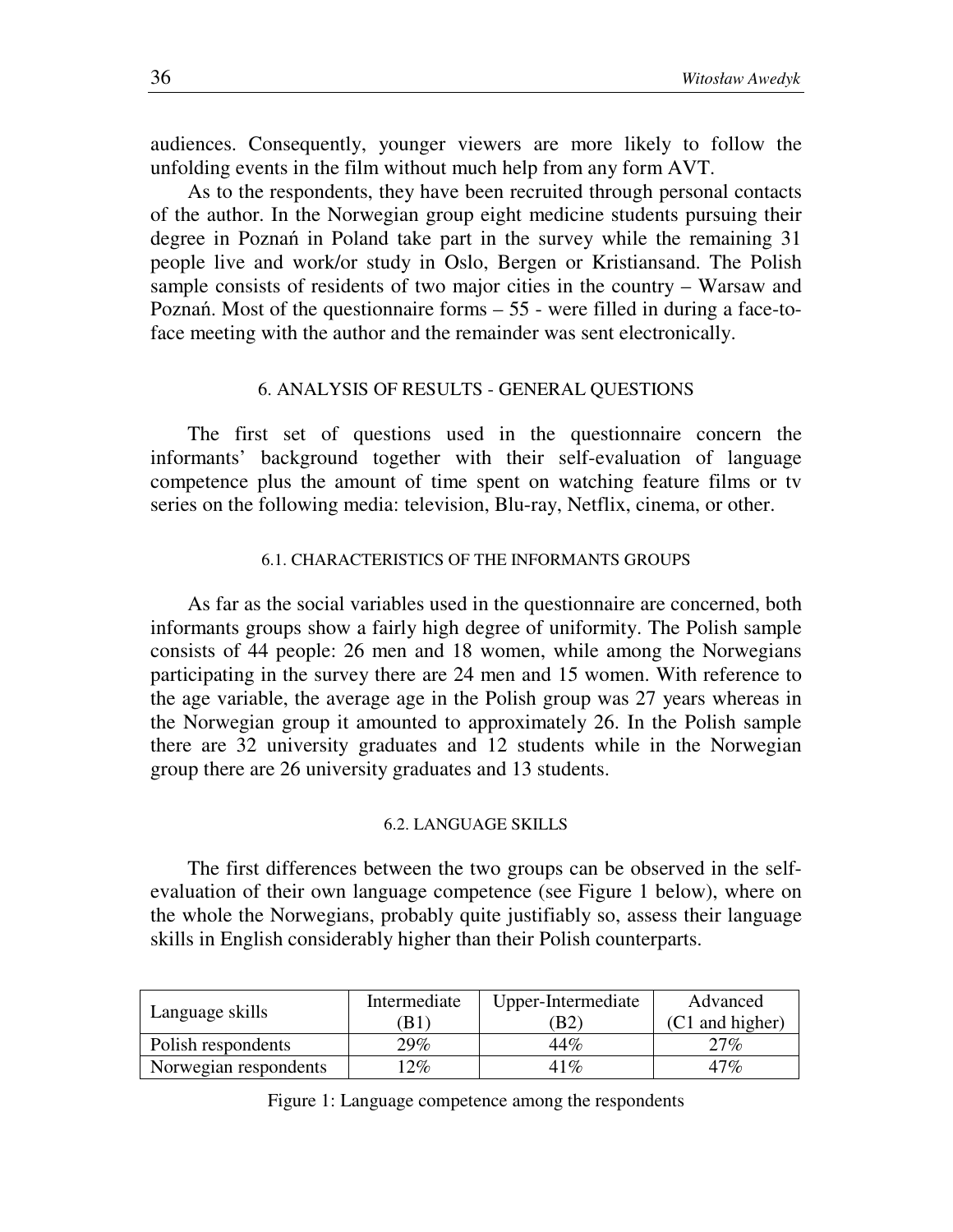The reasons for this state of affairs are probably manifold, but among the most significant factors contributing to this one may point to greater exposure of the Norwegian respondents to English in the mass media, long tradition of quite successfully executed English-language training at all levels of formal education in Norway and probably more frequent visits and/or longer stays in the English-speaking countries.

## 6.3. FAVOURITE MEDIA

The analysis of the replies given to the question concerning their favourite media, a certain discrepancy among the two national groups can be observed (see Figure 2 below) $10$ .

| Types of media        | TV  | $C$ inema | DVD/Blu-ray | VoD | other  |
|-----------------------|-----|-----------|-------------|-----|--------|
| Polish respondents    | 63% | $30\%$    | 21%         | 18% | $34\%$ |
| Norwegian respondents | 58% | $32\%$    | 24%         | 36% | $12\%$ |

Figure 2: Media preferences

As can be seen in Figure 2 above, the Norwegian sample has given a wider spectrum of replies, with Netflix playing an important role in their contact with Anglophone movie industry. Sadly, the Polish respondents show a marked tendency for option 'other', which euphemistically stands for illegal downloading of American most popular tv productions such as *Game of Thrones*, *House of Cards*, *Breaking Bad*, or *the Walking Dead.* The author may only assume that part of the reason for this may stem from the fact that at the time of the survey the VoD giant Netflix had not yet entered the Polish market<sup>11</sup>, but experts, however, are rather skeptical whether its launch will make any impact on the already existing preferences of Polish film buffs $^{12}$ .

## 6.4. GENRE PREFERENCES

When it comes to listing favourite film genres, the replies from both polled groups exhibit a high level of concordance as the great majority admits to watching tv series (with drama, fantasy and comedy as the most popular ones) and feature films, in which three genres dominate: action, comedy (including the so-called romcom) and thriller. When it comes to the country of

<sup>&</sup>lt;sup>10</sup> The respondents could tick off an unlimited number of answers here.

<sup>&</sup>lt;sup>11</sup> Netflix eventually entered the Polish market in January 2016.

<sup>12</sup> http://natemat.pl/120359,netflix-w-polsce-juz-w-2015-roku-eksperci-mowia-bedzie-mial-ciezko-polacywola-lokalne-seriale-i-maja-racje.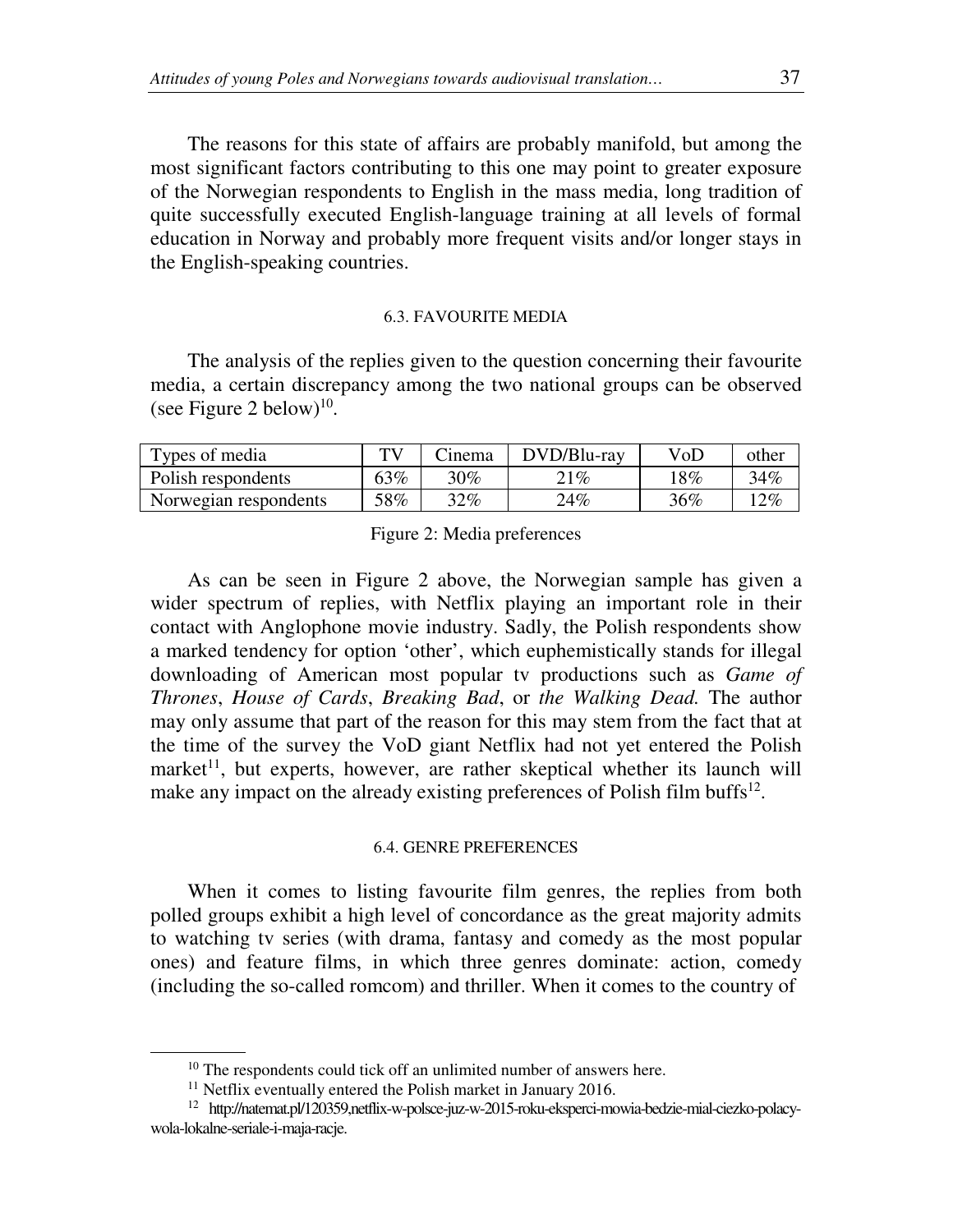origin of films and tv series, the overwhelming majority of the respondents indicated USA, which means that the informants predominantly watch English-language productions.

| genre                 | (fantasy)<br>ĒĽ) | (action/drama)<br>ப் | (comedy)<br>五 | ler)<br>(thri)<br>ដៃ | (action/drama)<br>EF | (comedy)<br>臣 | (thriller)<br>נב |
|-----------------------|------------------|----------------------|---------------|----------------------|----------------------|---------------|------------------|
| Polish respondents    | 45%              | 40%                  | 25%           | 35%                  | 40%                  | 50%           | 25%              |
| Norwegian respondents | 38%              | 42%                  | 35%           | 30%                  | 45%                  | 42%           | 30%              |

Figure 3: Favourite genres

EVT – English-language tv series

EF – English-language feature film

In both groups very few respondents pointed to some local productions, but since these do not pose any problem from the point of view of interlingual audiovisual translation, these films have not been included in the present study. The above findings provide further evidence to corroborate the author's hypothesis about the high degree of homogeneity of the two polled groups, also in the realm of their film preferences and taste.

# 7. ANALYSIS OF RESULTS – SPECIFIC QUESTIONS

## 7.1. AUDIOVISUAL TRANSLATION IN BROADCAST MEDIA

When asked about their favourite AVT mode in the broadcast media, the groups seem to differ substantially in their preferences. This question was formulated as a multiple choice question, allowing the respondents to tick off more than one type of the AVT mode. From the three types of AVT, the Norwegians, virtually unanimously, opted for subtitling, which, in view of the long tradition of this AVT mode in Scandinavia, comes as no surprise. Some respondents ticked also dubbing but on condition that the dubbed production would be a computer-animated feature film or an animated tv series aimed at younger audiences. Voice-over, as an AVT mode for films, was rejected by all the Norwegian respondents, who thought it was irritating (71%), awkward  $(18\%)$  or simply wrong  $(11\%).$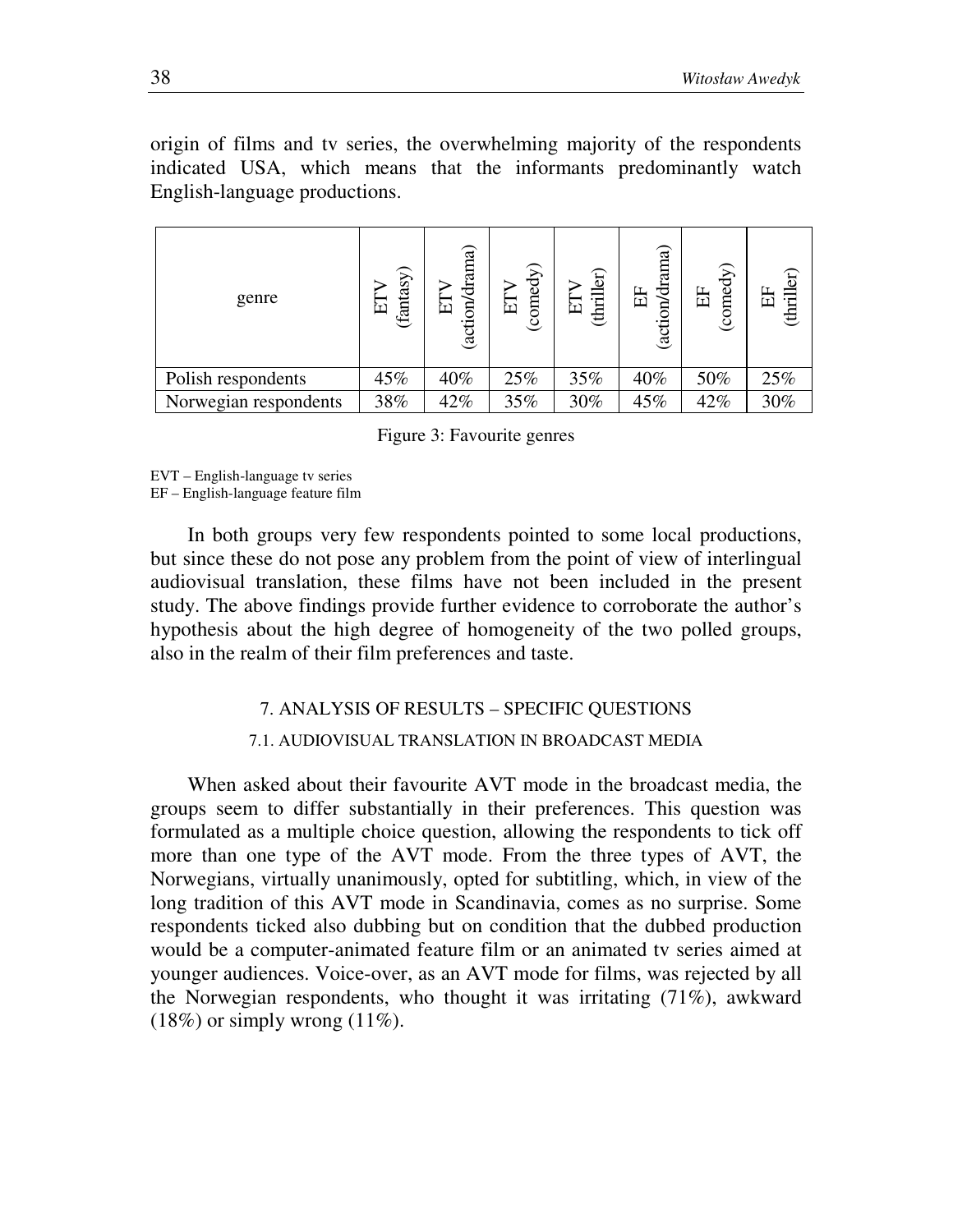| AVT mode and media type | TV    | Cinema | DVD/Blu-ray | VoD   |
|-------------------------|-------|--------|-------------|-------|
| subtitling              | 95%   | 92%    | 90%         | 94%   |
| dubbing                 | 5%    | 8%     | $10\%$      | $6\%$ |
| Voice-over              | $0\%$ | $9\%$  | 9%          | $0\%$ |

Figure 4: AVT mode and the media type (Norwegian group)

The Polish informants, on the other hand, offered a more varied spectrum of replies. While voice-over still remains as their most favoured AVT mode (65%), one can record a marked increase of interest in subtitling in the broadcast media (30.5%). The same upward trend in the preference for subtitling in Poland has recently been observed by Szarkowska and Laskowska (2015). This is a considerable change in comparison to the study conducted in Poland in 1995 (Bogucki 2004:69), where only 8.1% of those questioned opted for subtitling. The causes for this significant change may originate from a variety of reasons, among which one should mention the relatively young age of the sample group (26 years on average), and the fact that the current study largely concerned Anglophone productions, which linguistically, are far more accessible to the audiences than any other non-English-language film or tv series. Interestingly, the Polish audiences are so used to subtitling in cinemas that dubbing as an alternative AVT mode for feature films aimed at adult audiences has been completely rejected by those taking part in the present study. What is more, the preference level for subtitling is much higher among the Polish respondents as regards DVD/Blu-ray and VoD, which might be ascribed to the fact that in the case of these two media types, one needs to perform a sequence of setting activities preceding the actual viewing, regardless of the AVT mode. For that reason, many people wishing to recapture the atmosphere of the cinema experience (where subtitling is employed) choose to watch the film with subtitles. In the case of television, on the other hand, the viewers' pre-screening activity is limited to tuning into the right channel, usually by pressing a single button on the remote control.

| AVT mode and media type $^{13}$ | TV       | Cinema | DVD/Blu-ray | VoE   |
|---------------------------------|----------|--------|-------------|-------|
| subtitling                      | $30.5\%$ | 90%    | 52%         | 48%   |
| dubbing                         | $2\%$    | 8%     | $8\%$       | $6\%$ |
| Voice-over                      | 67.5%    | 2%     | 40%         | 46%   |

Figure 5: AVT mode and the media type (Polish group)

<sup>&</sup>lt;sup>13</sup> As this question aims to establish the respondents' general preferences for the AVT mode, the genre of the production has not been taken into consideration here.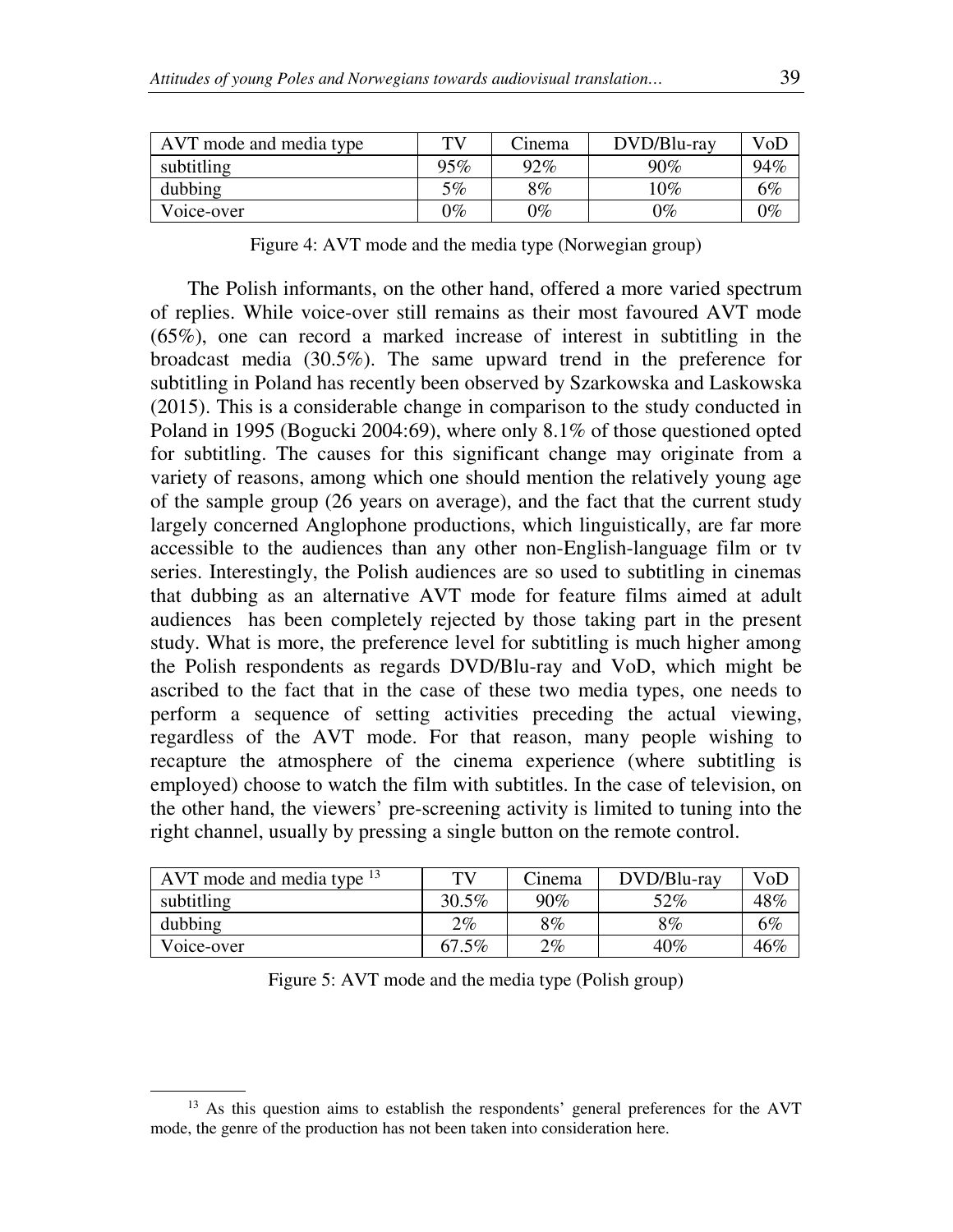#### 7.2. SOURCE LANGUAGE AND AVT MODE

The question that differed in the respective language versions of the questionnaire concerned the correlation between the language of the original and the AVT. The question in the Norwegian-language version aimed at determining the relation between the needs to follow the translation on the screen and the film's original language.

| Language<br>of the<br>original | English and non-English<br>films – no difference | Non-English-<br>language films -<br>more focus<br>on the screen | Languages<br>of the original<br>(other than English) |
|--------------------------------|--------------------------------------------------|-----------------------------------------------------------------|------------------------------------------------------|
| Yes<br>Don't know              | 9%<br>$4\%$                                      | 87%<br>$0\%$                                                    | 1. Spanish<br>2. French<br>3. German<br>4. Chinese   |

Figure 6: Language of the original and reliance on subtitles (the Norwegian group)

For the vast majority of the Norwegian respondents the original language did play a significant role in their reliance on the subtitles. In the Norwegian sample as many as 87% of those questioned admit that while watching a foreign-language film which is not English, they need to fall back on the translation to a much higher degree than in the case of an English-language production. Notwithstanding the above, only 25 % of those polled could actually recall the last time they watched a non-English-language film (with Spanish-language productions holding a strong first position).

In the Polish questionnaire, on the other hand, the informants were asked whether they were more inclined to turn to subtitles when watching a film on tv in English rather than in any other language. For the sake of comparison with the Norwegian group, the most frequently mentioned languages of the original (other than English) have also been included in the table below:

| Language<br>of the original | English-language<br>films | Non-English-<br>language films | Languages<br>of the original<br>(other than English) |
|-----------------------------|---------------------------|--------------------------------|------------------------------------------------------|
| <b>Subtitles</b>            | 34%                       | 20%                            | German                                               |
| Voice-over                  | 52%                       | 68%                            | French                                               |
| Doesn't matter              | 14%                       | $12\%$                         | Spanish                                              |
| No AVT mode                 | 21%                       | N/A                            | Japanese                                             |

Figure 7: Language of the original and the choice of the AVT mode (the Polish group)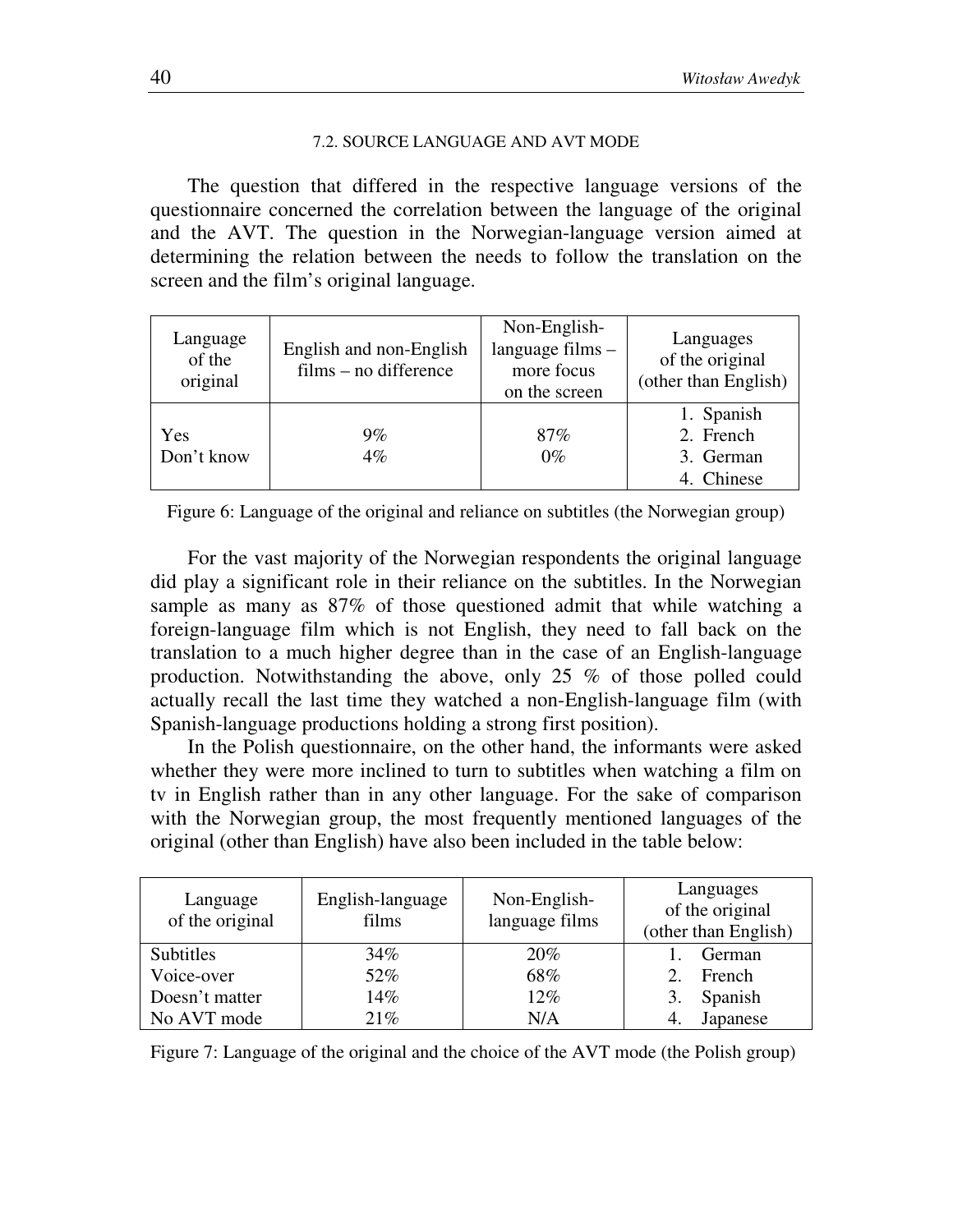The replies given are not as unanimous as those submitted by the Norwegian sample. Only 34% of those questioned admit to watching an English-language film with subtitles out of choice. In this group, a further 21% say they often watch English-language feature films and tv series on their computers without any form of audiovisual translation, which may sadly imply that the film copies may come from an illegal source. For the remaining 66% of the sample the original language of the film has no influence on their choice of the AVT mode. This, in consequence, clearly points to voice-over, since this AVT mode is the default setting in the Polish broadcast media, DVD and Blu-ray discs and on the Polish VoD services like *HBO Go* or *Ipla*.

#### 7.4. AVT MODE AND IMPROVEMENT OF LANGUAGE SKILLS

The subsequent two questions pertain to the correlation between the dominant AVT mode and language skills. In the first question, the respondents are asked to comment on whether this interdependence has a positive or negative influence on their skills in English. As anticipated, the vast majority of people from both respondent groups are able to see the relation between the type of AVT mode used in their national broadcast media and their language skills.

| AVT mode<br>and language skills | Yes | No    | I don't know |
|---------------------------------|-----|-------|--------------|
| Polish respondents              | 74% | 17%   | 9%           |
| Norwegian respondents           | 63% | $8\%$ | 29%          |

Figure 8: AVT mode and language skills

The above figures seem to indicate that the Polish informants are more aware of this correlation. This may be explained by the fact that Poles clearly see the contrast between the linguistic advantages of subtitling since Polish viewers are exposed to two AVT modes, depending on whether they watch a film on tv or in the cinema. Naturally, the Norwegians do not need to ponder on this problem since subtitling prevails in both media types in Norway. However, the fact that more people in the Polish group perceive subtitling as beneficial with reference to their language skills may be seen as a positive trend.

The subsequent question aims to determine whether the informants are able to specify which English-language skills are positively affected by the use of subtitling as an AVT mode.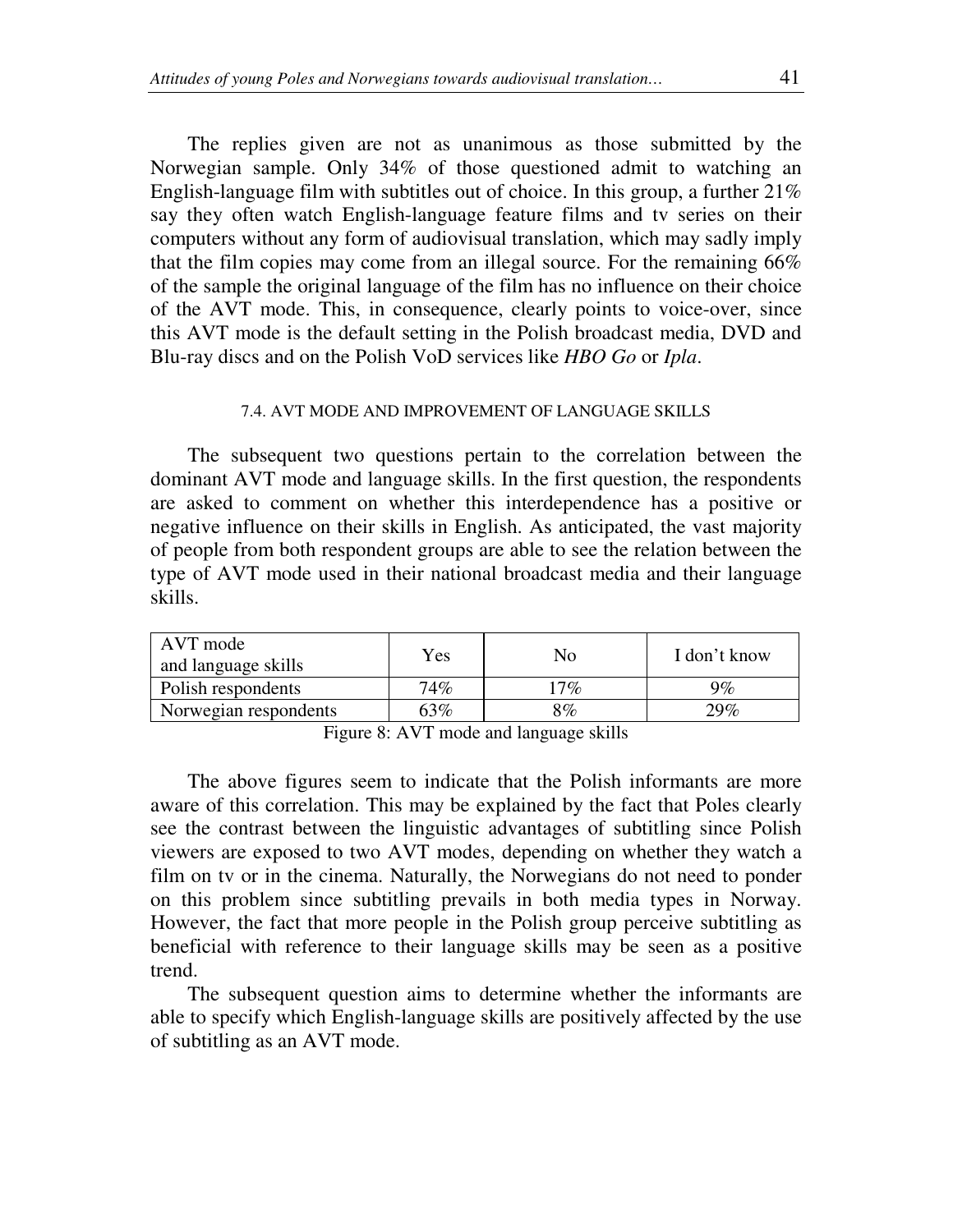| Subtitling and  | Vocabulary | Pronunciation | Listening     | Intercultural |
|-----------------|------------|---------------|---------------|---------------|
| language skills | (speaking) |               | Comprehension | Competence    |
| Polish          | 67%        | 23%           | 34%           | 20%           |
| respondents     |            |               |               |               |
| Norwegian       | 45%        | $15\%$        | 29%           | 35%           |
| respondents     |            |               |               |               |

Figure 9: Subtitling and improvement of particular English-language skills

From the data presented in Figure 9 above, it transpires that both the Polish and the Norwegian respondents see the greatest benefit to their English in the development of their vocabulary. Surprisingly, the improvement of pronunciation, which seems like an obvious choice, scores remarkably low in both informants groups. Another interesting finding can be seen in relation to Intercultural Competence (understood as exposure to the Anglo-Saxon culture) – here the Norwegian and Polish informants seem to differ mostly, with  $35\%$ and 20% of positive replies respectively. The low level of positive replies in the Polish sample may also come as a surprise as English-language films constitute an invaluable source of information on the target culture, which, as it appears from the collected data, not many people take an advantage of.

## 8. CONCLUSIONS

From the replies gathered in the conducted study certain preliminary conclusions regarding the attitudes to AVT among younger Poles and Norwegians can be drawn. On the one hand, the analysis allows one to assume that both respondents groups show a marked preference for subtitling in the case of cinema, which seems to be in accordance with the official policy in both countries concerning the dominant AVT mode for this medium. As regards films downloaded from VoD services, the Norwegians almost unanimously choose subtitling while the replies from the Polish group are more varied, with only a 2% higher preference for subtitling. The reason for this may be explained by the fact the Polish VoD services like *Netflix, HBO Go, Ipla* offer films both with subtitles and voice-over and consequently, the Polish viewer needs to make a choice between what s/he is used to from the Polish tv stations and the 'novelty' represented by a subtitled version.

The two groups are not that unequivocal when it comes to the broadcast media. While the Norwegian respondents, virtually unequivocally, opt for subtitling as the best AVT mode for television, their Polish counterparts seem to be far more skeptical. There reasons against subtitling voiced by the Polish respondents generally correspond with those presented by the Polish audiences in two earlier studies conducted in Poland for *Canal Plus*, by SMG KRC and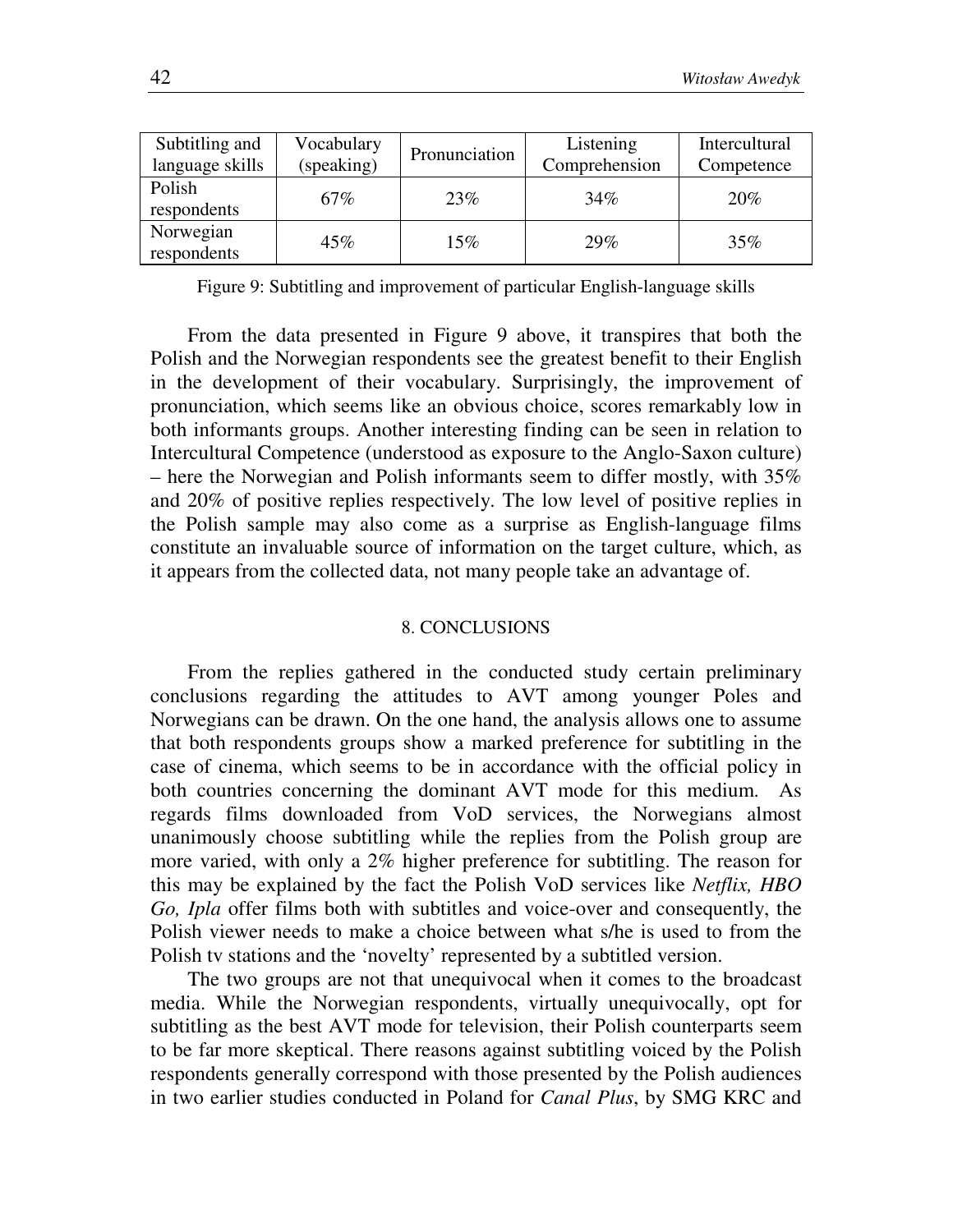for *TVP* by TNS OBOP<sup>14</sup>. Both in the current study and the ones cited above, Poles pointed to the fact that they tend to do other things while watching television and if subtitling was to replace voice-over, they would need to focus on the tv screen so as not to lose the thread of the unfolding events. Notwithstanding the above, the findings from the present study reveal that younger Poles are slowly beginning to warm up to subtitling as an alternative to the dominant voice-over. This positive attitude among the Polish respondents towards subtitling which emerges from the current study can be ascribed to the social background of those polled: they are young and educated people, most likely fluent in English, with prospects of a comfortable and financially secure life. In the two opinion polls mentioned above, a more representative sample of the Polish audiences took part, so their findings are bound to reflect the attitudes of the Polish viewers more accurately. However, the fact that in the present study as many as 34% of those questioned choose subtitling when watching films on tv may seem to indicate that the preferences of the younger viewers may one day affect the attitudes of a wider spectrum of the Polish society. What is more, the replies collected in the present study bear resemblance to the findings of the most recent study conducted on a much larger sample of 815 Poles by Szarkowska and Laskowska (2015), where over 40% of those questioned opted for subtitling as their favourite AVT mode in the broadcast media<sup>15</sup>

Another interesting observation can be made as regards possible language benefits arising from watching subtitled films on any type of media. Quite surprisingly, a considerably higher number of Poles admitted to having learnt new vocabulary from the subtitled films they watched. The high number of positive replies to this question confirm the findings of an earlier study conducted by a Polish daily *Dziennik*, in which 70% of those questioned said they had learnt new English words and phrases while watching an Englishlanguage film with subtitles (Szarkowska and Laskowska 2015:182). The only explanation to the rather low percentage of positive replies to this question in the Norwegian group may be that Norwegian audiences are so accustomed to English exposure in the media that they simply fail to see the connection between their own foreign language skills and the omnipresence of English in cinemas, VoD services and the broadcast media.

<sup>&</sup>lt;sup>14</sup> The study commissioned by Canal Plus clearly showed that Poles are generally unconvinced as regards subtitling on tv since 50.2% of those surveyed chose voice-over, 43.3% opted for dubbing and only 8.1% indicated subtitling (cf Bogucki 2004:69); Garcarz (2007: 131) mentions yet another study on AVT preferences, this time commissioned by the Polish public television TVP and conducted by TNS OBOP. Again, the study showed that the majority of respondents preferred voice-over (45%) and dubbing (45%) rather than subtitling (4%).

<sup>15</sup> It needs to be stressed here, however, that 56% of the respondents in the above research project were deaf or hard of hearing, which most likely contributed to the high number of people choosing subtitling as their favourite AVT mode.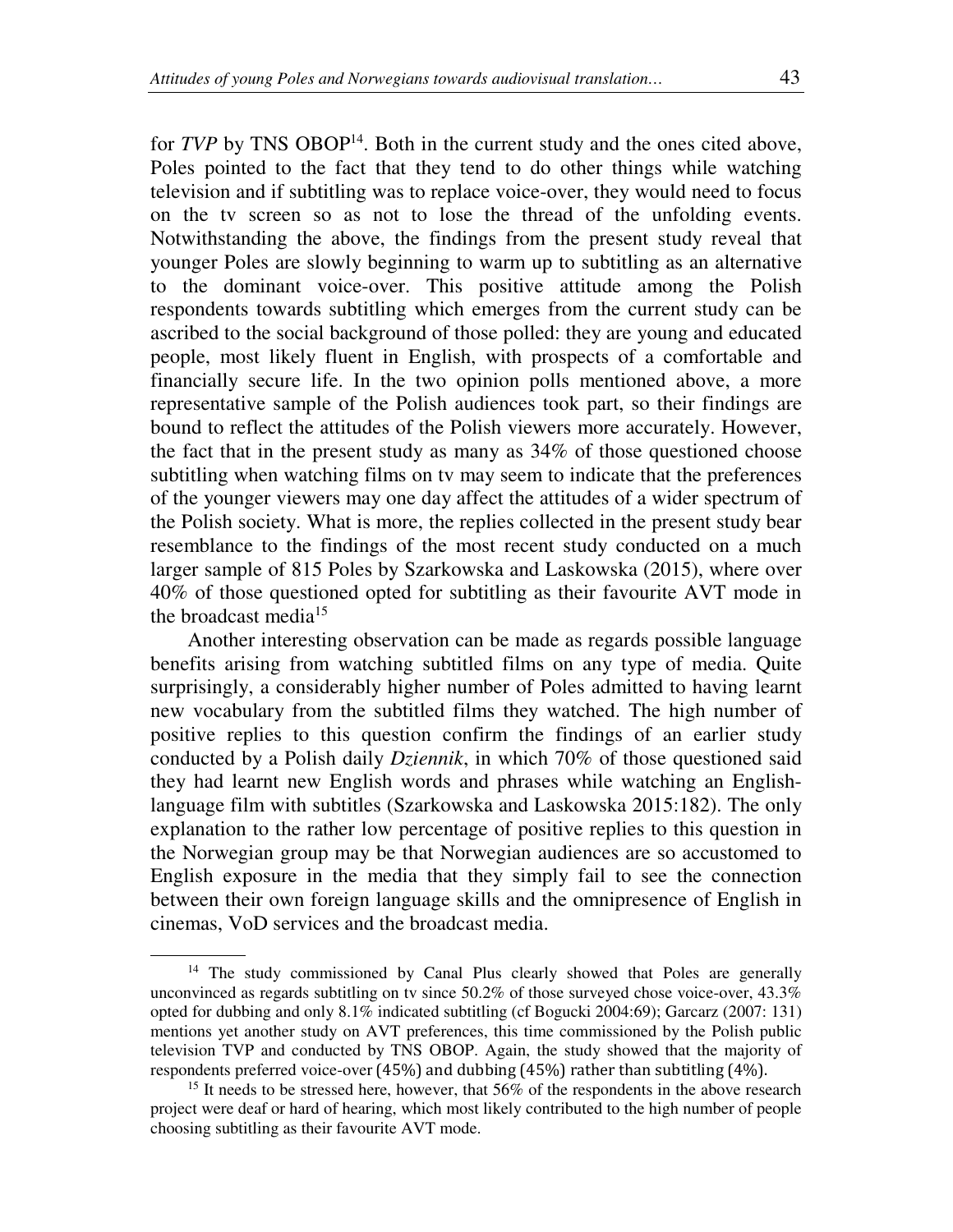Summing up, the attitudes held by the two informants groups concerning the AVT mode, in spite of a conspicuously different AVT tradition in Poland and Norway, are slowly beginning to converge. If, on the whole, the preferences among the younger Polish audiences concerning the choice of an AVT mode may be showing some signs of change, further research needs to be conducted so as to determine whether the Polish broadcasters will one day have to revise their official policy on the dominant AVT mode to adapt to the changing needs of the Polish viewer.

#### REFERENCES

- Awedyk W. (2013). Subtitling standards in Norway. *Folia Scandinavica Posnaniensia 15,* 4-14.
- Awedyk, W. (2015). On subtitling in Norway. In: A. Jankowska and A. Szarkowska (eds) *New Points of View on Audiovisual Translation and Media Accessibility (pp. 9-20). Frankfurt* am Main: Peter Lang.
- Badstübner-Kizik, C. (2012). Languages, Stereotypes and Films. Eurpean Film Policy and Perception of 'Others. In: *ACTA GERMANICA. German Studies in Africa. Yearbook of the Association for German Studies in Africa 40 (2012),* 134-142.
- Baker, M. (ed). (1998). *Routledge Encyclopedia of Translation Studies.* London: Routlege.
- Bassnett, S.. A. Lefevere (1998). *Constructing Cultures, Essays on Literary Translation.* Clevedon: Multilingual Matters.
- Blystad, E. S., Maasø, A. (2004). *Den usynlige teksten. Om teksting på norsk fjernsyn*. on: www.navio.no/tekst/.../den\_usynlige\_teksten.pdf [last accessed 15 August 2015].
- Bogucki, Ł. (2004). The Constraint of Relevance in Subtitling. *Journal of Specialised Translation 1*, 69-85.
- Bogucki, Łukasz (2010). "The demise of voice-over? Audiovisual translation in Poland in the 21st century. In: B. Lewandowska-Tomaszczyk and M. Thelen (eds) *Meaning in translation* (pp. 415-424). Frankfurt am Main: Peter Lang.
- Chaume Varela, F. (2004). Film Studies and Translation Studies: Two Disciplines at Stake in Audiovisual Translation. *Meta 49 (1),* 12-24.
- Chmiel, A. (2015). Teaching Voiceover in a Voiceover Land. In: A. Jankowska, A. Szarkowska (eds) *New Points of View on Audiovisual Translation and Media Accessibility* (pp. 129-148). Frankfurt am Main: Peter Lang.
- Dries, J. (1995). Breaking Eastern European Barriers. *Sequentia vol 2, issue 4*, 6-7.
- Fawcett, P. (1996). Translating film. In: G.T. Harris (ed.), *On Translating French Literature and Film* (pp. 65-86) Amsterdam/Atlanta: Rodopi.
- Gambier, Y. (1996). La traduction audiovisuelle: un genre nouveau? In: Y. Gambier, (ed) *Les transferts linguistiques dans les médias audiovisuals*. Paris : Presses Universitaires du Septentrion.
- Garcarz, M. (2007). *Przekład slangu w filmie*. Kraków: Tertium.
- Gottlieb, H. (1992). Subtitling a new university discipline. In: C. Dollerup et al (eds) *Teaching Translation and Interpreting* (pp. 161-170)*.* Amsterdam: John Benjamins.
- Gottlieb, H. (1998). Subtitling. In: M. Baker (ed) (1998). *Routledge Encyclopedia of Translation Studies* (pp. 244-248)*.* London: Routlege.
- Gottlieb, H. (2001). *Screen Translation. Six studies in subtitling, dubbing and voice-over* Copenhagen: Kopi Service.
- Graedler, A.-L. (2002). Engelske lånord i norsk 1950-2000. In: *Språknytt 2002*, 3-4 and also www.sprakrad.no/nb-no/Politikk-Fakta/Fakta/Engelsk\_i\_norsk [last accessed 15 September 2014].